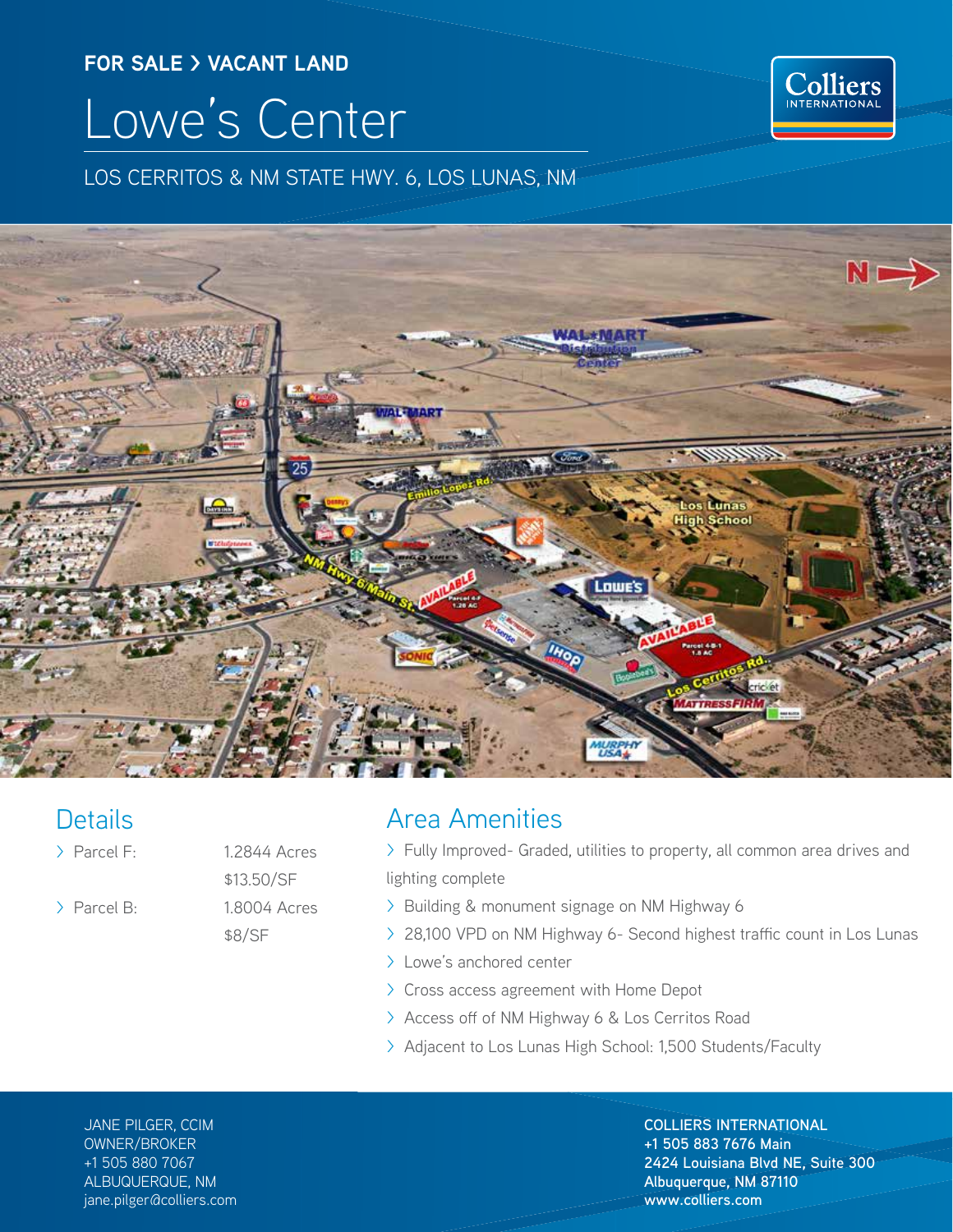#### **FOR SALE > VACANT LAND**

## Lowe's Center

#### LOS CERRITOS & NM STATE HWY. 6, LOS LUNAS, NM